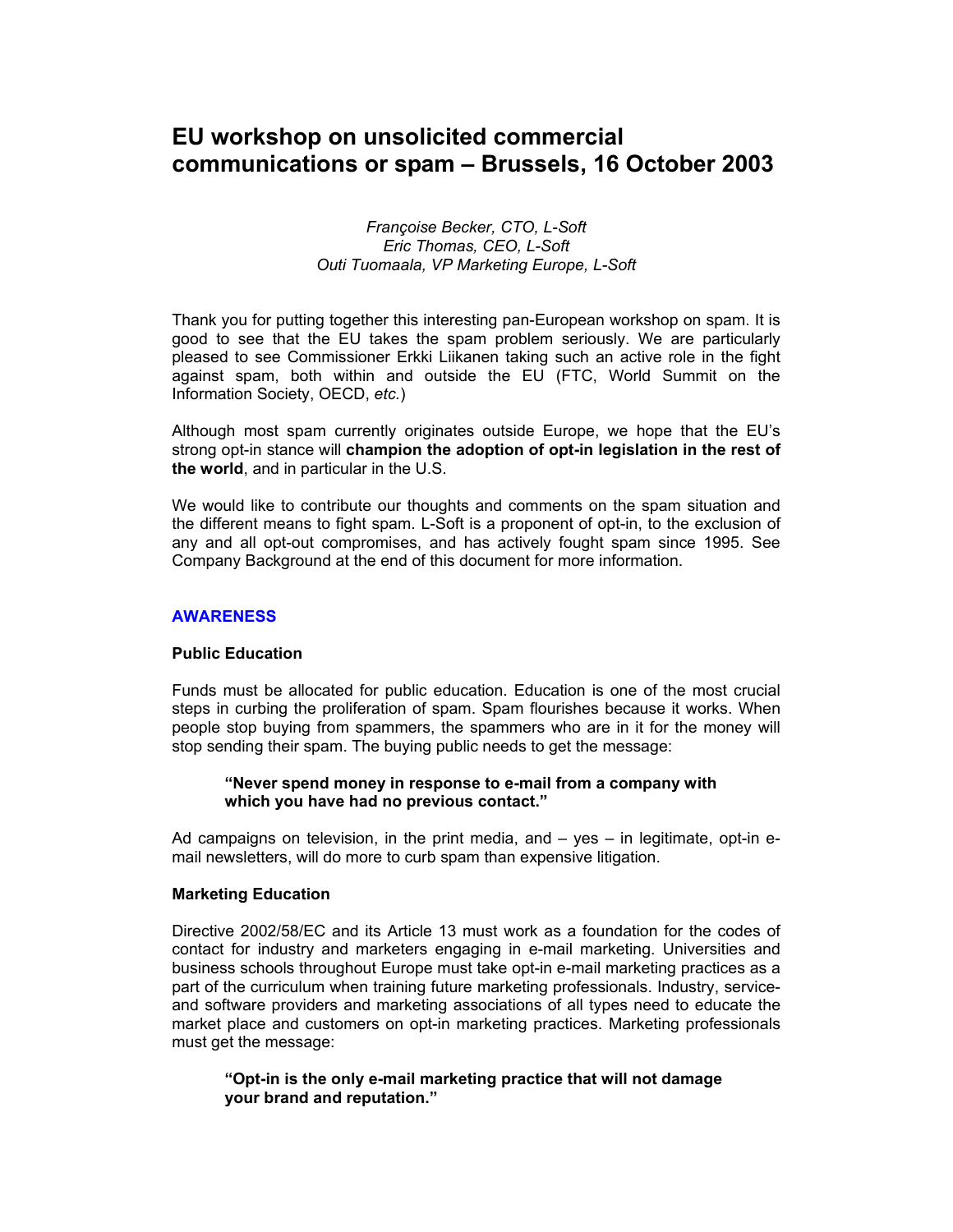# **EFFECTIVE APPLICATION OF THE OPT-IN REGIME**

## **Lack of Transition Rules**

Many ethical companies have existing newsletters or otherwise communicate with their customers using bulk e-mail. In some cases, these newsletters date as far back as the 80s. It may not always be possible to prove or guarantee that each and every recipient has opted in. In most cases, though, the customers in question do want to keep receiving the material.

What should honest, law-abiding companies do when the national opt-in laws take effect? Do companies have the right, for instance, to send a single, one-time-only mailing informing existing subscribers that they must take action to confirm their subscription or it will be automatically cancelled, or do they really have to terminate all existing newsletters and put up with hundreds of phone calls from confused customers wondering why the newsletters suddenly disappeared?

Transition rules have often been left out, creating a "grey zone" that is uncomfortable for both customers and marketers. Perhaps advisory guidance could be provided at the EU level.

### **A Do-not-spam Registry**

The U.S. Senate has passed the so-called "Can Spam" bill on October 22, 2003. The bill does not require opt-in but prohibits senders of unsolicited commercial e-mail from disguising their identity by using a false return address or a misleading subject line. It also requires unsolicited commercial e-mail messages to include opt-out instructions. The bill directs the FTC to develop a do-not-spam registry.

We are among the many who think that a do-not-spam registry is a bad idea. In the U.S., there has been a lot of discussion about the technological ease or challenge of maintaining such a registry. Unfortunately, maintaining it is the easy part. The difficult part is providing access to legitimate e-mail list operators so that they may use it to remove e-mail addresses from their lists, **without** providing unethical spammers with a guaranteed source of addresses, or at least an easy way to validate the addresses they harvest from the web or generate through dictionary and brute-force attacks. Why connect to individual mail servers to validate e-mail addresses when the FTC provides you with one-stop-shopping?

It has recently been claimed that a do-not-spam registry based on hashing technology would permit the removal of e-mail addresses while preventing spammers from gaining access to the raw addresses. But this is the same kind of technology commonly used to store computer passwords. "Password crackers" – programs that guess or reconstruct a user's password from its hash value – abound on the Internet, and they are quite successful with "weak" passwords. Passwords based on common English words or other predictable strings are generally considered to be weak. Unfortunately, most e-mail addresses contain predictable strings, such as AOL.COM or the user's surname. Addresses such as  $\frac{1}{2}$  surith@xyz.com are particularly vulnerable.

Unlike passwords, e-mail addresses do not change very often. Spammers could "crack" the do-not-spam register in a country where this is not illegal, and later sell the addresses to other spammers. These addresses would be more valuable than harvested addresses because they would be valid addresses and would presumably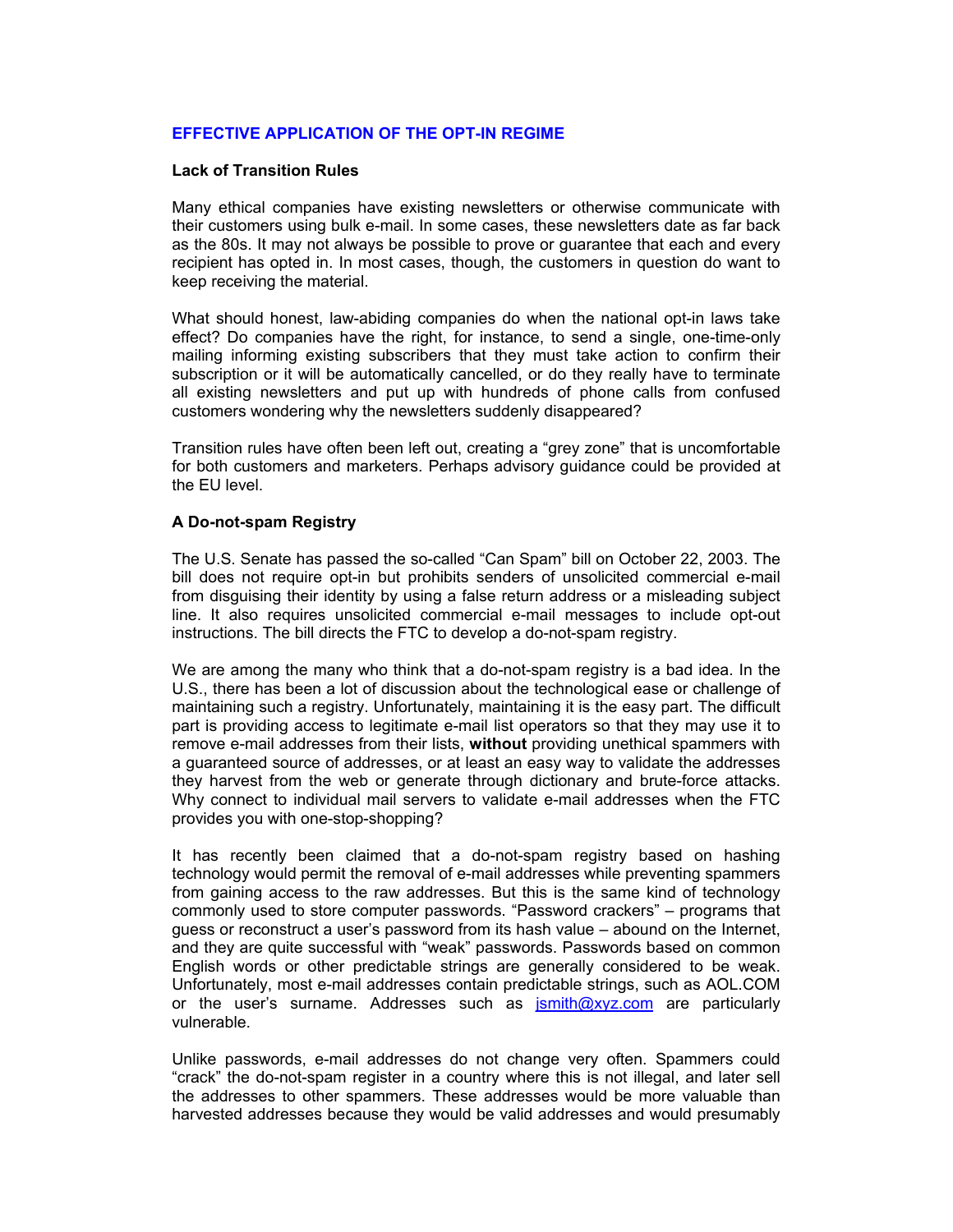reach a large number of busy professionals and other decision makers, who typically do not put their e-mail address on the web.

### **Legislation**

Opt-in is the only legal solution that can be made to work. When "opt-in" is required, as is now the case within the EU, there is no need for expensive and technologically challenging registries, dubious labeling laws, or blacklists.

But legislation must also be worded so as to discourage frivolous or fraudulent lawsuits, which is a danger that comes with "private right of action." The real challenge of legislation is to define what constitutes proof that a communication was unsolicited. Due to the nature of the SMTP protocol, even records of a double-opt-in confirmed subscription are trivially easy to fake, and therefore unreliable as proof, and it becomes the word of one individual against another. Since most of the accepted definitions of spam refer to the "bulk" nature of the offending e-mail, the legislation should require a certain critical mass before a lawsuit may be filed. Then it is no longer the word of one individual against another, but that of many individuals, lending it credibility. This would make it easy for ISPs and anti-spam coalitions to file a suit against the real spammers while making it difficult to engineer frivolous or fraudulent lawsuits.

## **EFFECTIVE REMEDIES AND PENALTIES**

#### **Litigation Challenges**

If you are a legitimate list operator, using the "golden standard" of "double opt-in", what information should you maintain for each subscription to protect yourself from frivolous or fraudulent lawsuits?

One of the challenges for a scrupulous litigator ought to be not only to go after the bad guys, but also to make sure you are *only* going after the bad guys. What evidence provided by a defendant would sway a litigator to drop an action?

With laws that allow "private right of action," what is to stop an individual from signing on to a list and then claiming to be spammed? Even if the company can prove to the satisfaction of the court that the individual did request the subscription, the company will still be required to spend time and money to get to that point. What is to stop an unscrupulous company from engaging people to start such actions against its competitors? The damage from such frivolous or fraudulent lawsuits may be enough to put a small company out of business, even if in the end they win the suit.

### **COOPERATION WITH THIRD COUNTRIES**

#### **Opt-in proselytism**

It is a fact of life that most spam originates outside the EU. There can be no solution to the spam problem without some kind of worldwide "minimum standard" of legislation, as spammers have shown themselves to be extremely mobile and always a step ahead of law enforcement.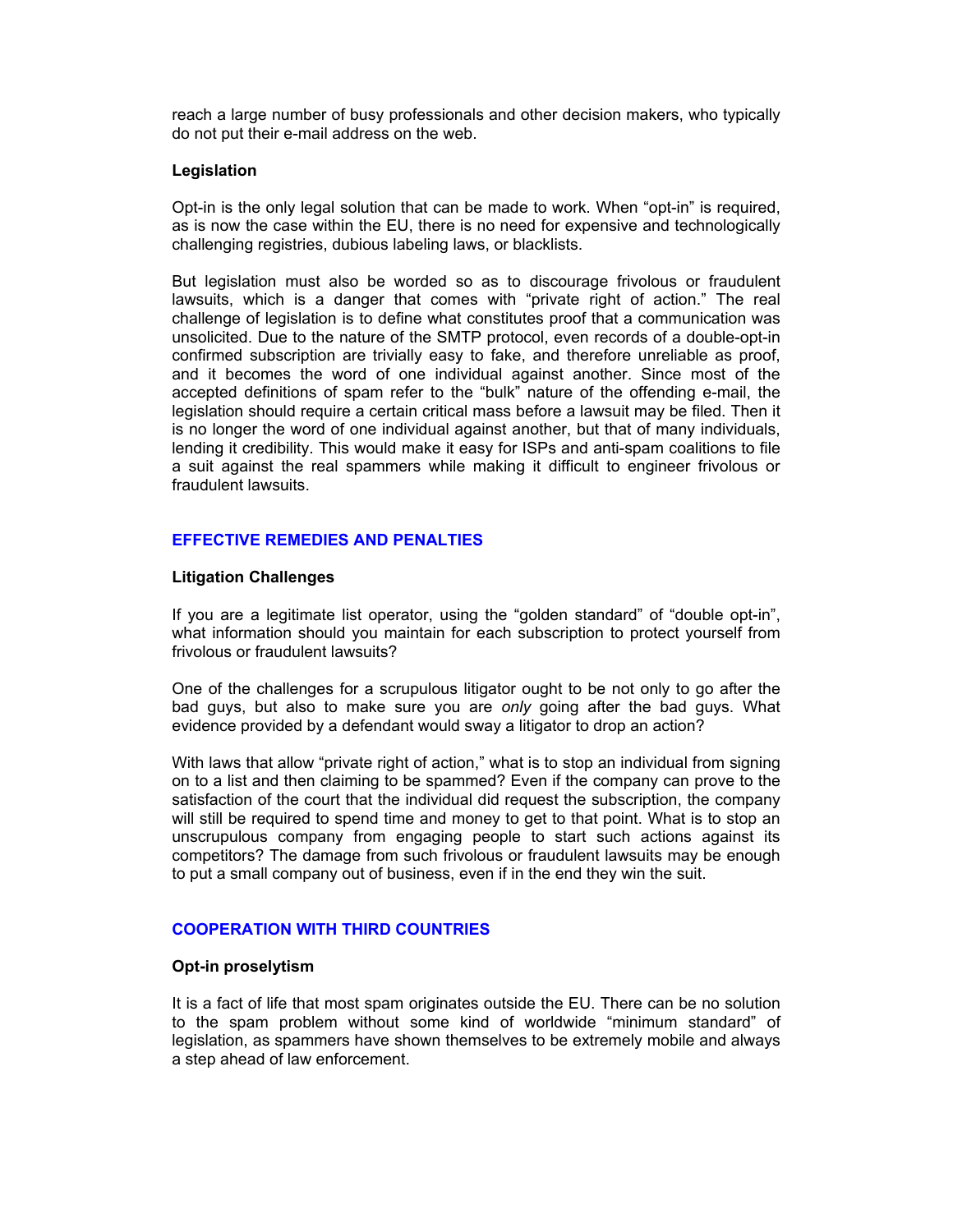We firmly believe that this "minimum standard" is opt-in, with an added (and generally uncontroversial) prohibition against deceptive practices such as misrepresentation of the sender's identity.

On November  $1<sup>st</sup>$ , 2003, the EU will become the single largest market in which this minimum legislative standard is in place. Conversely, the U.S. will remain as the single largest market in which opt-out is the norm, not only in the courtrooms but also in marketing departments. In order to win the fight against spam, we must convince the U.S. and all other major Internet countries to switch over to opt-in. The EU has a unique opportunity to play a decisive role in this matter.

## **TECHNICAL ISSUES**

### **"Make Spam Cost" proposals**

One of the possible solutions mentioned by Commissioner Liikanen during his introductory speech is to somehow cause senders to incur a cost for every e-mail message they send. This cost would still be lower than for postal mail, but high enough to make it economically impossible for the spam industry to remain in existence, as its conversion rate (from spam to purchase) is too low.

Assuming that logistical and enforcement issues could be suitably addressed, this approach would deal a lethal blow to the spam industry. Twenty years from now, the only leftovers of spam would be vague mentions in history books. Appealing as this may be, there is a very real risk of throwing out the baby together with the bathwater. We would like to expand upon the dangers of this approach.

Roughly speaking, there are two main categories of "make spam cost" proposals. The first is based on the transfer of actual funds. An organization, in most cases the sender's ISP, would collect a fee for every e-mail message sent – perhaps on the order of  $1/10<sup>th</sup>$  of a cent, at the most one cent. This fee could even be waived for senders with very low volume, such as normal consumers. Spammers on the other hand would have to pay thousands of euros per spam, and would quickly go out of business. Honest marketers, on the other hand, would have no trouble paying this fee. It would still be far cheaper than any other form of direct, personalized communication.

There are many problems with this idea, but perhaps the most disquieting is the thought that ISPs would have a financial incentive to harbor spammers and encourage indiscriminate bulk mailing. Bulk e-mail communication needs to go in the direction of lower volume and higher quality, and this would be a counter-productive step. It is also morally unbearable for anyone but the victims to cash in on a "spam fee."

Some people have proposed that the government collect this fee, instituting some kind of "e-mail tax," which admittedly would have the funds going back to the citizens, if only indirectly. But do we really want to open Pandora's box and ask our respective governments to start taxing the Internet? Assuming for a moment that someone *must* necessarily profit from the spam plague in order for it to end, do we want this someone to be the same government that is tasked with enforcing our new anti-spam laws – and closing the budget? Besides, an "e-mail tax," even for the good cause, would probably be found to be discriminatory, as it would only target one particular Internet protocol. In all likelihood, it would have to be replaced with a generic Internet tax, and we would be back to square one.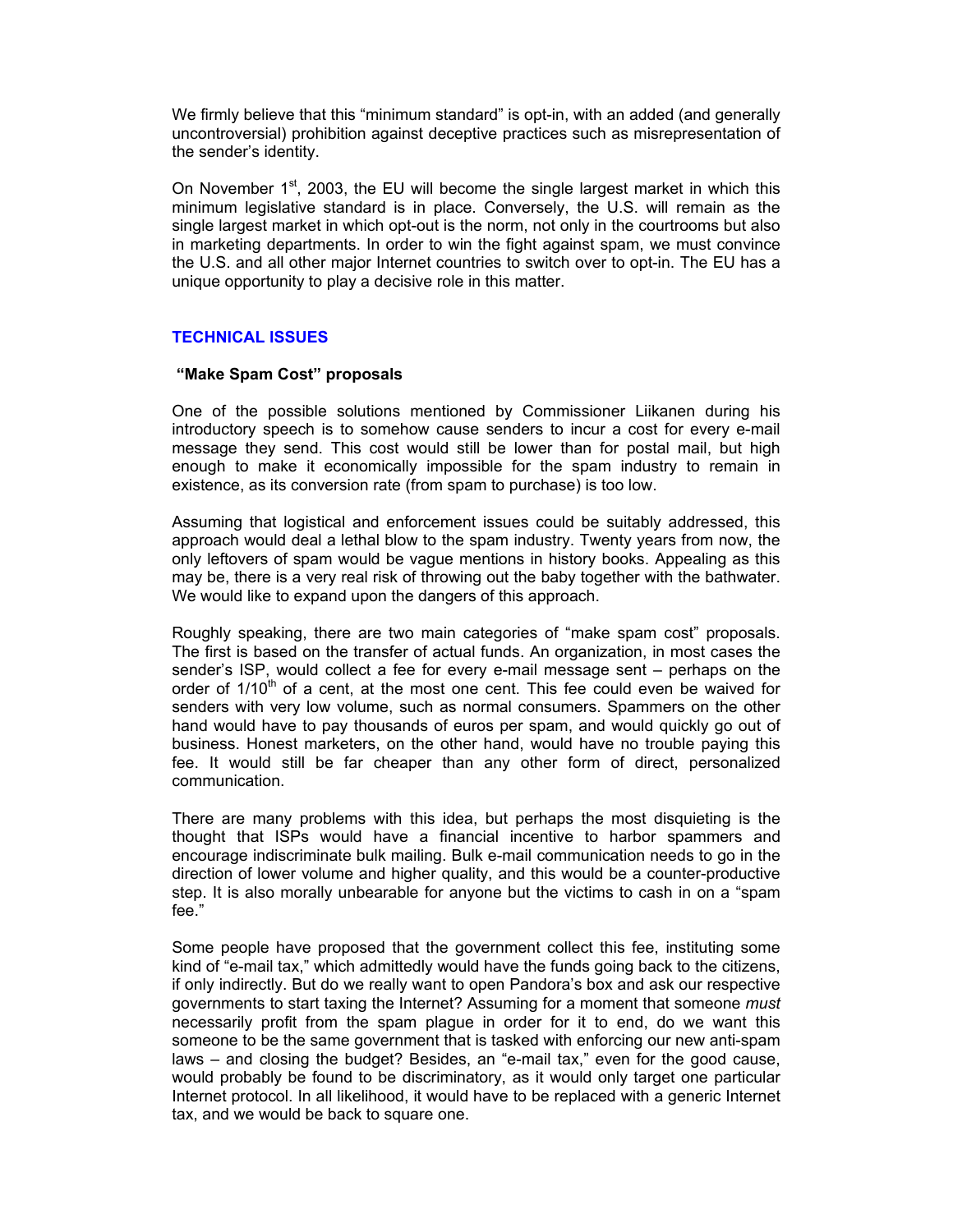"Make spam cost" proposals from the second category avoid these issues by renouncing all forms of fund transfers. Instead, e-mail protocols will be changed in such a way that a very powerful computer will be required to send even modest volumes of bulk e-mail. Although it will remain very real, the cost of sending spam will take the form of hardware purchases. Very few spammers would remain in business if they had to make hardware and software investments on the order of several hundred thousand euros *per spammer.*

Taking a step back so as not to miss the forest, it becomes apparent that all these proposals are more or less equivalent. Whether the "spam fee" is collected by ISPs, by the government, or by the hardware and software industry, the basic concept is the same: **an arbitrary cost is manufactured out of thin air in order to overpower the spam industry financially.** There are two fundamental moral flaws with this concept:

- 1. One particular group (ISPs, government, hardware manufacturers) greatly benefits, in a totally arbitrary manner. There are simply no logical reasons why any of these groups should derive substantial profits from spam and, thereby, be given a financial incentive to foster its continued existence.
- 2. Spammers are not the only group that will be overpowered. Bulk e-mail communication will become the exclusive province of the financially strong – big companies and the government. Hundreds of thousands of individuals and grassroots organizations will have to give up their opt-in newsletters and discussion lists overnight.

Fundamentally, the creation of an arbitrary cost for the delivery of e-mail, no matter how this cost is introduced, would turn the clock back to the days when only those that could afford a press could make their voices heard. It would be a blow against the very foundation of the Internet and its culture. It would be a huge step back for freedom of speech. Surely, there must be a better way.

### **Bayesian Filters**

Although we believe Bayesian filters to be one of the most promising technologies in the fight against spam, this only holds true if they are used correctly. By their nature, Bayesian filters are unpredictable and almost impossible to understand for "ordinary mortals." The decisions they make are likely to seem arbitrary. Care must be taken to use this technology in the right context, to avoid bad surprises.

For instance, consider an employee who speaks several languages, but communicates almost exclusively in English. The overwhelming majority of non-English messages that this person receives is likely to be spam. Over time, the Bayesian filter will learn that non-English words are sure indicators of spam. One day, the filter will start deleting every message in languages other than English – even messages that do not have any of the telltale signs of spam.

There are many possible solutions to this and the other problems posed by Bayesian filters, but one must be aware of these issues and refrain from the indiscriminate use of this otherwise very interesting technology.

# **ISP-Level Whitelists**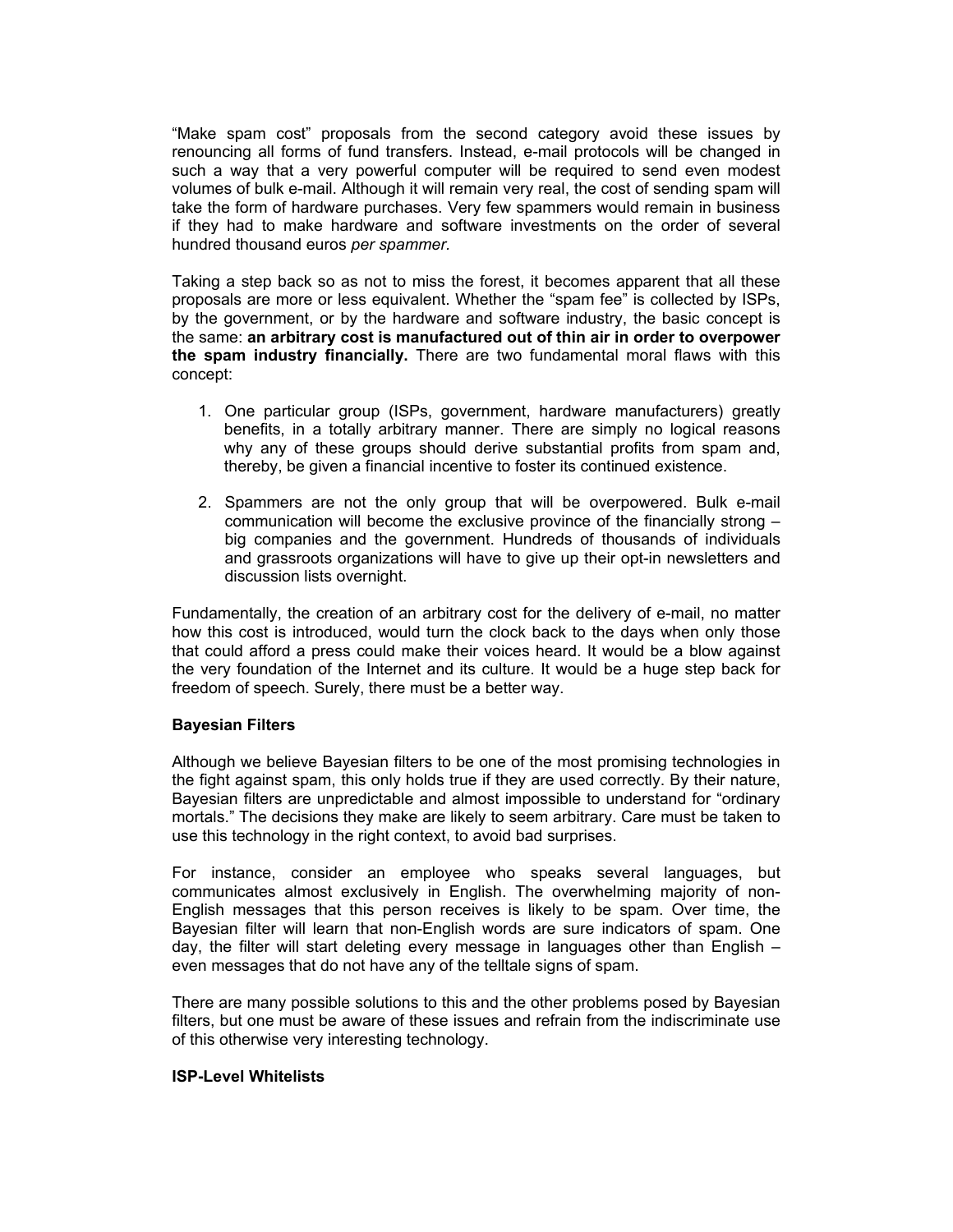During the workshop, a number of ISPs proposed the creation of "trusted peer whitelists." A worldwide network of trusted ISPs with a clear anti-spam stance would be created, within which no spam filtering would be necessary, whereas very aggressive filtering would be applied to e-mail coming from outside the trusted group.

Used correctly, this can be one step along the road to a spam-free Internet, but we do want to point out a flaw in one of the underlying assumptions, namely that consumers are always free to switch to one of the "Good Guy" ISPs because there is so much competition in the industry. This is not true of two significant minority groups:

- 1. People living in sparsely populated areas, where competition often ranges from very limited to nonexistent. The paucity of employment opportunities typical of these areas makes the Internet very attractive to individuals who are able to sell their services remotely (web design, accounting, *etc.*) The ability to send and receive e-mail successfully can be the difference between selfsufficiency and unemployment.
- 2. Broadband users who have signed a binding long-term agreement with a particular ISP in exchange for the installation of a LAN or other distribution system within the apartment complex. In Sweden, these contracts have been known to have terms of up to 25 years. While consumers are obviously free to revert to dial-up connections and pay by the minute for slow Internet access, this is hardly a realistic alternative.

Although there is nothing wrong with applying more aggressive filtering outside of a network of trusted ISPs, the issue is how much more aggressive one can reasonably get, given that consumers are not always able to switch ISPs.

# **Signature-Based Detection**

We think that signature-based spam detection (similar to the methods used by antivirus software) receive too little emphasis in the spam debate. There are admittedly a number of issues with this technology; in particular, it is costly to implement, and will only block spam once identified and entered into a signature database. On the other hand, this approach offers the immense advantage of **near-zero false positive rate.** A spam identified by a properly designed signature (such as the presence in the message of a specific URL or toll-free phone number belonging to the spammer) is in principle guaranteed to be a spam, and can be deleted safely. The costs of implementing and deploying this technology, while substantial, are insignificant when divided by the total number of spam victims. The technology itself is proven and well understood, and protects us from thousands of malicious viruses today.

### **Labeling Requirement – ADV**

Although not required by the Directive, labeling requirements have been discussed frequently, and Member States would be free to pass such legislation in addition to what is mandated by the Directive. We think labeling laws would be a bad idea because:

Labeling all commercial e-mail with "ADV" or the like does not help recipients distinguish between commercial e-mail that they have opted in to and do want to receive, and unwanted, unsolicited commercial messages. They still have to go through every message in their in-boxes or, more likely, filter it all out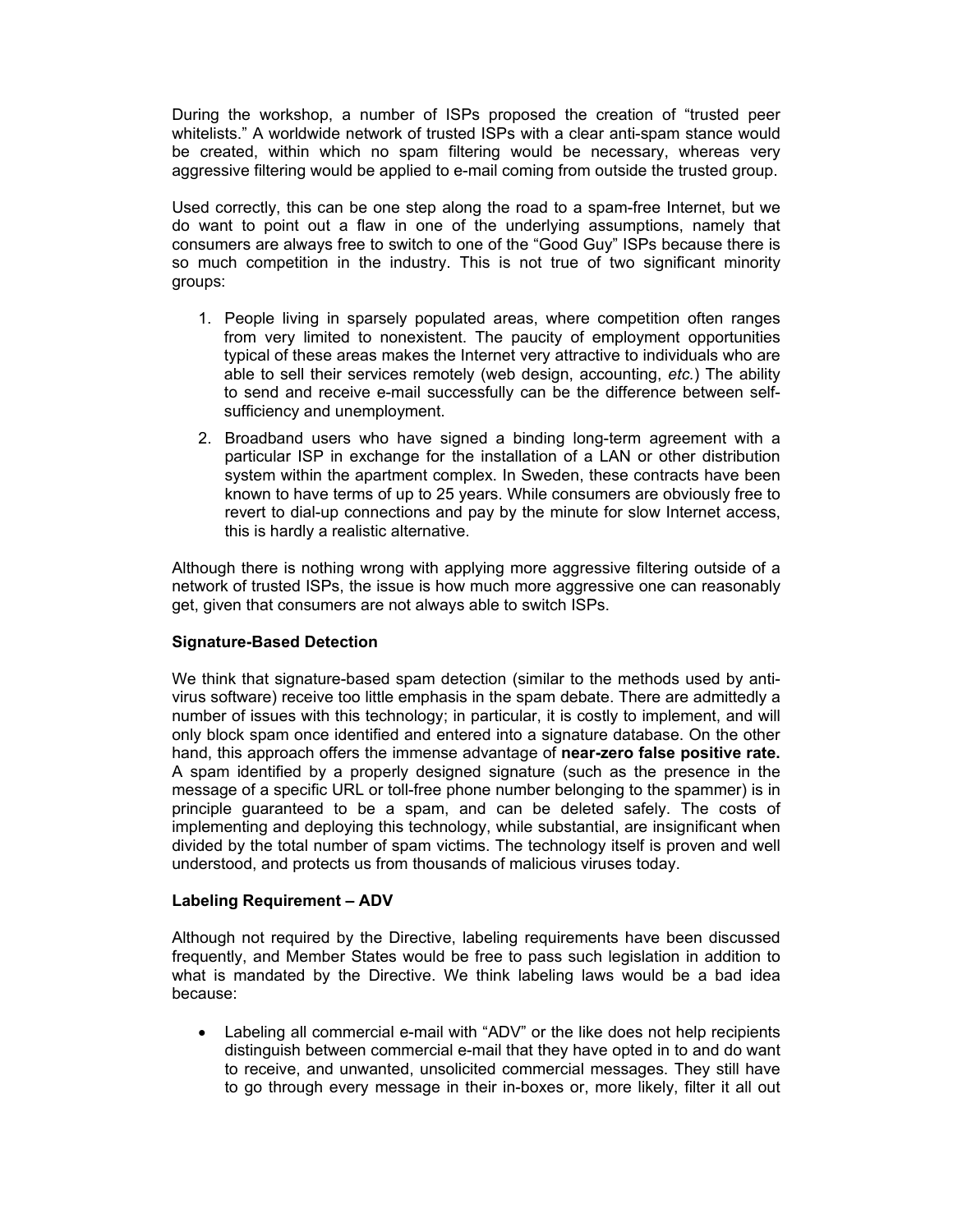and miss the coupon from their favorite bookstore that they were looking forward to.

- Spam is in the eye of the beholder. What one person sees as business communication may be seen by another as advertisement. If a software company sends e-mail to its customers about the new features in the latest version of the software, is that an advertisement or useful information?
- The definition of what qualifies is ambiguous. Should a newsletter that accepts advertising (example: ZDNet Tech Update Today) have an ADV label? If not, what percentage of the message must be non-commercial? Whatever percentage it is, the spammers will find enough filler text to qualify.

### **Blacklists**

Although they are very popular, there are many problems with blacklists:

- They put the decision in the wrong hands. Corporate e-mail administrators may indeed use such lists if company management has made a *business decision* to accept the risks of lost e-mail. However, in the case of ISPs, the consumers should have a choice about whether to use the lists for their personal e-mail accounts. Generally, ISPs use the lists in a blanket fashion, blocking mail for all their customers, often without even informing their customers that they are doing so.
- The negative impact of collateral damage and false positives is not sufficiently emphasized. The assumption behind the casual acceptance of "collateral damage" is that e-mail is not important, and therefore losing a few legitimate messages for the sake of catching spam is acceptable.

One participating ISP expressed concern during the workshop about the risk of being sued by a customer who had been unable to read a vitally important e-mail message on time, on account of the large amount of spam in his mailbox. While this is a legitimate concern, litigation is much more likely if the vital message in question was erroneously identified as spam and filtered out.

As an illustration, we use e-mail frequently for financial transactions. A 50 page contract travels much faster as an encrypted e-mail attachment than as a fax. Such documents are frequently sent or received from hotel rooms, where the choice of ISP (and availability of fax machines in working order!) may be limited. In some cases, the use of the ISP's "smart SMTP" is mandatory. Annoying as it may be, spam only takes a few minutes to delete.

- Blacklists punish the victims more than the actual offenders. Open relay lists do not list the IP addresses of spammers, but of sites whose resources have been abused by spammers, and in some cases of sites that have never been abused by spammers, but simply have the *potential* to be abused. The more ethical blacklist providers give the owner of the IP addresses the opportunity to correct their open relay before listing them. The less ethical ones will not only immediately list the IP address that has the open relay but *every* IP address owned by the same organization.
- There is often little or no accountability. If your IP addresses are listed incorrectly, you cannot redress the problem by sending e-mail to complain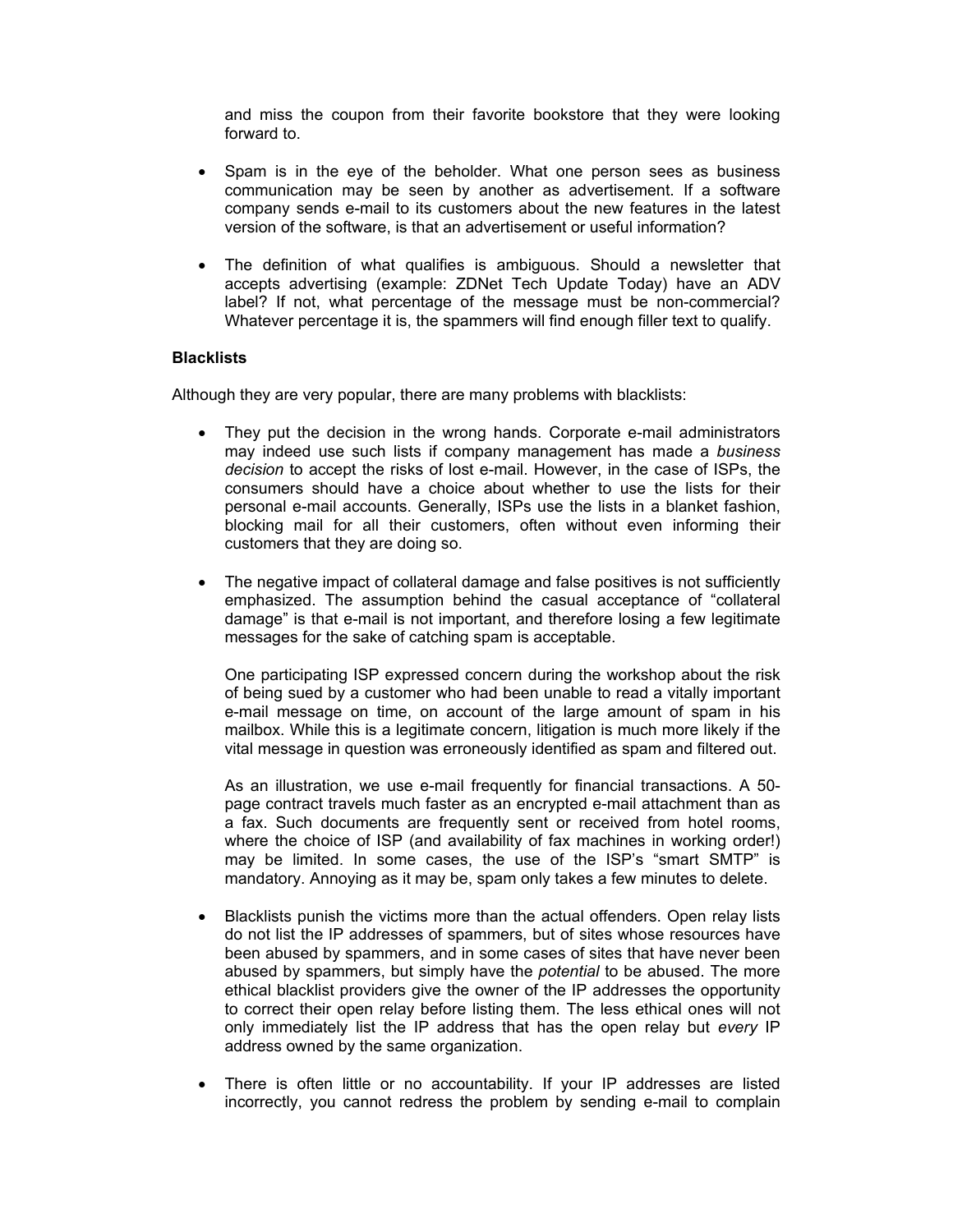because you are being blocked, and the sites typically do not list any other contact information. The less ethical blacklist providers are often guilty of the same hiding tactics as the spammers they revile.

- There is no standard. Blacklist services are an immature industry dominated by a handful of individuals operating under their personal views about the right way to behave. Therefore there is a great variation in the level of professionalism and thoroughness they bring to the service. Because of the lack of accountability, there is often little that the blacklist's consumer can do to determine the quality of the blacklists or whether the philosophy behind the listing is concordant with the consumer's organizational goals. *Caveat emptor.*
- The blacklist maintainers make the assumption that the individuals putting the blacklists to use are skilled mail administrators. As Mark Burgess wrote in *Principles of System Administration*, "Because the number of local networks has outgrown the number of experienced technicians, there are many administrators who are not skilled in the systems they manage." Even experienced system administrators are not necessarily knowledgeable about the intricacies of mail administration. The blacklists typically do not have documentation that is intelligible to novice mail administrators.

### **Mailbox-Level Whitelists**

"Whitelists" are individually maintained lists of addresses from which you want to receive mail, to the exclusion of all others. These lists are very good tools for home users who only want to use e-mail to correspond with family and friends. Unfortunately, they are not helpful for people who want to subscribe to newsletters and discussion lists, participate in Internet communities, or simply conduct business on the Internet, so they are not sufficient to stop spam.

ISPs should continue to offer whitelist capabilities to their customers, but would do well to move the blacklist capabilities away from the mail server and put them in the hands of the individual recipients: let each recipient decide whether they want their own mail processed through the blacklists, and clearly explain the consequences of either choice.

### **Company Background**

L-Soft specializes in the development of software and services for professional e-mail communication management. L-Soft pioneered the e-mail communication industry with its flagship product LISTSERV<sup>®</sup>. Introduced in 1986, LISTSERV<sup>®</sup> was the first and most widely used software for e-mail list management. Since its foundation in 1994, L-Soft has expanded its portfolio of products and services to include e-mail delivery, outsourcing and consulting services.

With offices in the U.S. and Europe, the company serves more than 3,000 customers across the globe, including Ahorro, AOL, Aventis, British Council, BskyB, Check Point Software Technologies, ETSI, European Agency for Safety and Health at Work, Finnish Communication Regulatory Authority, Fraunhofer, FUNET, Katholieke Universiteit Leuven, Swisscom, Telefonica, The Confederation of Swedish Enterprise, The Federal Trade Commission, The New York Times, The United Nations, The United States Senate, The Wall Street Journal, University of Tampere, Uniway, Virtuology and WHO.